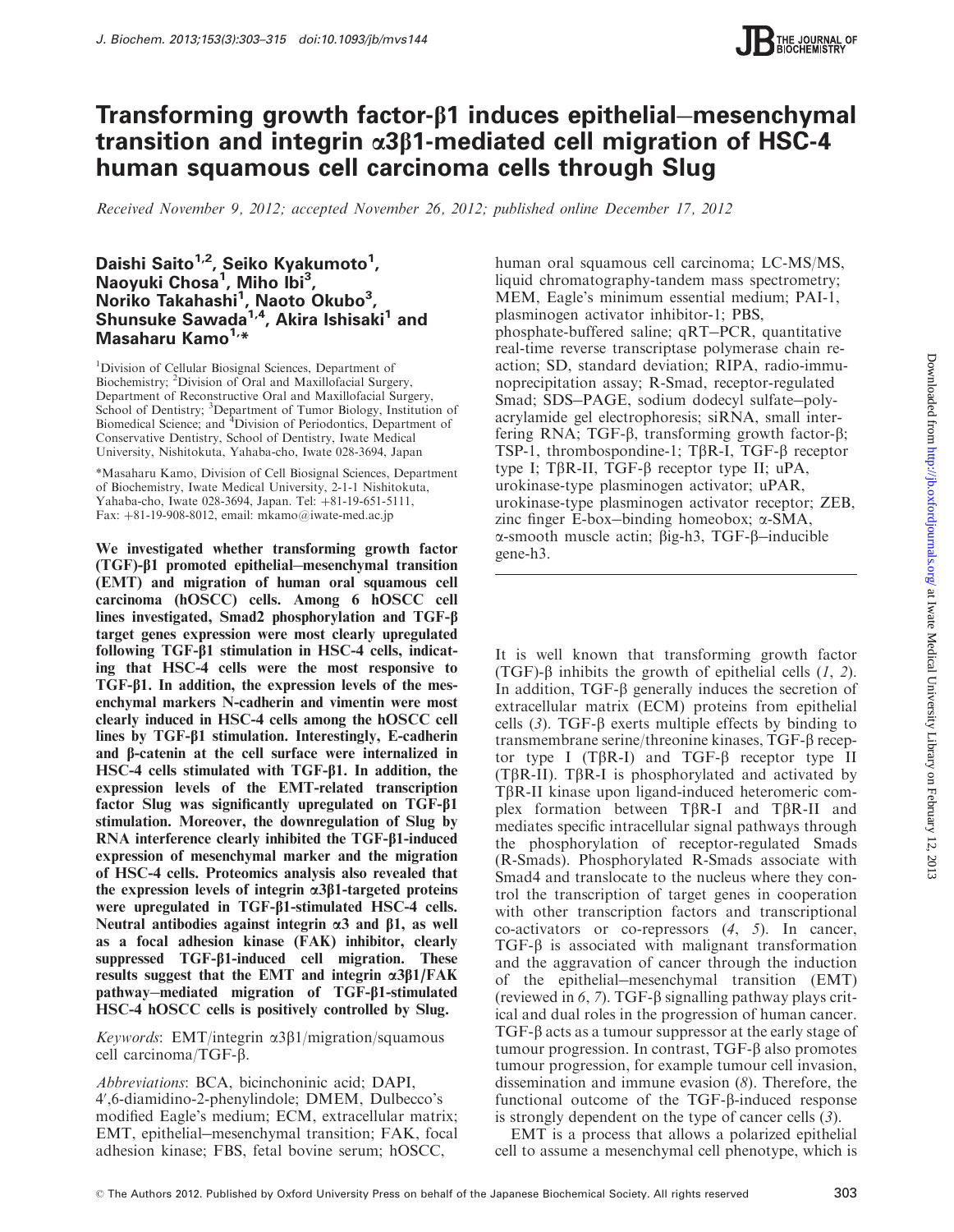characterized by enhanced motility and invasiveness ([9](#page-10-0)). In addition, EMT also causes the disruption of cell-cell adherence, loss of apico-basal polarity, matrix remodelling and increased motility and invasiveness, thereby promotes tumour metastasis  $(8, 10)$  $(8, 10)$  $(8, 10)$  $(8, 10)$  $(8, 10)$ . The tumour microenvironment plays an important role in facilitating cancer metastasis and may induce EMT in tumour cells: the large number of inflammatory cells infiltrating the tumour site, hypoxia existing in a large area of the tumour and the many stem cells present in the tumour microenvironment, such as cancer and mesenchymal stem cells, may induce EMT in tumour cells ([10](#page-10-0)). EMT is characterized by the loss of epithelial markers such as E-cadherin, the downregulation of cytokeratins, the upregulation of mesenchymal markers such as N-cadherin and vimentin and the acquisition of a fibroblast-like motile and invasive phenotype ([11](#page-10-0)). In addition, disruption of E-cadherin-mediated adherens junctions causes the translocation of b-catenin from the cell membrane into the cytoplasm. Then,  $\beta$ -catenin enters the nucleus and transactivates genes via the canonical Wnt signalling pathway ( $12-14$  $12-14$  $12-14$ ). Thus, Wnt/ $\beta$ -catenin activation is an integral part of EMT ([15](#page-10-0), [16](#page-10-0)). Nuclear localization of  $\beta$ -catenin is predominant in human oral squamous cell carcinoma (hOSCC) cells at the invasive front ([17](#page-10-0)). On the other hand, various signalling pathways are involved in EMT, including TGF-b, NF-kB, Notch and others ([10](#page-10-0), [18](#page-10-0)). It is known that many transcriptional factors participate in EMT ([19](#page-10-0), [20](#page-10-0)), for example Snail ([21](#page-10-0)), Slug  $(22)$  $(22)$  $(22)$ , Twist  $(23)$  $(23)$  $(23)$  and FOXC2  $(24)$  $(24)$  $(24)$ . Recently, it was reported that several EMT-promoting transcriptional factors such as Snail, zinc finger E-box-binding homeobox (ZEB) 1 and ZEB2 act as cofactors of Smads ([25](#page-11-0)). The interaction between Smads and EMT-promoting transcriptional factors results in the formation of EMT-promoting Smad complexes that engage in both repressing epithelial genes and activating mesenchymal genes.

Conversely, several ECM proteins are expressed during TGF-b-induced EMT ([19](#page-10-0)). Thrombospondine-1 (TSP-1) is an adhesive glycoprotein that mediates cell-to-cell and cell-to-matrix interactions ([26](#page-11-0), [27](#page-11-0)). The plasminogen activation system is negatively regulated by plasminogen activator inhibitor-1 (PAI-1; also known as SERPINE1), which inhibits the activity of urokinase-type plasminogen activator (uPA) by binding to it  $(28)$  $(28)$  $(28)$ . TGF- $\beta$ -inducible gene-h3 ( $\beta$ ig-h3; also known as TGFBI) is an ECM protein identified as a major TGF- $\beta$ -responsive gene ([29](#page-11-0)). Fibronectin is also recognized as a TGF-b-inducible ECM protein during EMT ([30](#page-11-0)). Recent advanced studies in tumour biology revealed that complex interactions of tumour cells with their adjacent microenvironment involving the ECM are necessary for the expression of various mechanisms involved in tumour development and progression (reviewed in [31](#page-11-0)). Thus, the interaction between tumour cells and the ECM seems to control most aspects of tumorigenesis, such as EMT, along with the subsequent tumour cell migration.

Various hOSCC cell lines have been used as models to study aspects of tumorigenesis such as EMT or migration of oral cancer in vitro, whereas only a few

studies have examined how TGF- $\beta$  affects the EMT of hOSCC cells ([32](#page-11-0)-[34](#page-11-0)). In particular, the molecular mechanisms underlying the TGF- $\beta$ -induced EMT or EMT-associated hOSCC cell migration remain to be clarified. Here, we evaluated Smad2 phosphorylation and the expression levels of  $TGF- $\beta$  target genes such as$ Smad7, fibronectin and PAI-1 following TGF- $\beta$ 1 stimulation in various hOSCC cells to identify  $TGF- $\beta$ 1-response$  hOSCC cells. Then, to examine whether  $TGF- $\beta$ 1 responsiveness is closely related to$ the EMT of hOSCC cells, we evaluated the expression of epithelial and mesenchymal cell markers in hOSCC cells, as well as EMT-associated cell migration, after  $TGF- $\beta$ 1 stimulation. In addition, we investigated the$ type of transcriptional factors that cause TGF- $\beta$ 1-induced EMT. We also investigated the molecular mechanisms underlying EMT-associated cell migration. This is the first report to demonstrate the molecular mechanisms underlying  $TGF- $\beta$ 1-induced EMT and$ the EMT-associated migration of hOSCC cells.

## Materials and Methods

## **Materials**

Cultured cell lines were obtained from the Human Science Resource Cell Bank (Osaka, Japan). Recombinant human TGF-b1 was purchased from PEPROTECH (Rocky Hill, NJ, USA). The T $\beta$ RI kinase inhibitor SB431542 and focal adhesion kinase (FAK) inhibitor I (1,2,4,5-benzenetetramine, 4HCl) were provided by Merck-Millipore (Frankfurt, Germany). Protease inhibitor cocktail for use with mammalian cell and tissue extracts and phosphatase inhibitor cocktail 1 and 2 were purchased from Sigma-Aldrich (St. Louis, MO, USA). All of the other reagents were of analytical grade.

### Cell culture

All human squamous cell carcinoma cell lines were grown at 37°C and  $5\%$  CO<sub>2</sub>. HSC-2 and HSC-4 cells were cultured in Eagle's minimum essential medium (MEM; Sigma-Aldrich) supplemented with 10% fetal bovine serum (FBS; Gibco BRL, Rockville, MD, USA). SAS cells were cultured in RPMI1640 medium (Gibco BRL) supplemented with 10% FBS. HO-1-N1 and OSC-19 cells were cultured in Dulbecco's modified Eagle's medium (DMEM) and Ham's F-12 medium (1:1; Gibco BRL) with 10% FBS. HSC-3 cells were cultured in DMEM (Gibco BRL) containing 10% FBS. The culture medium was removed and replaced with serum-free medium 24 h before the TGF-b1-stimulated experiments. In the experiments pertaining to the production of ECM proteins,  $1.0 \times 10^4$  hOSCC cells were cultured in  $200 \mu L$  medium without serum containing  $10 \text{ ng/mL}$ TGF-b1 for 48 or 120 h in 96-well tissue culture plates. The conditioned media were harvested and then concentrated by ultrafiltration with Microcon-10 filters (cutoff, 10 kDa; Merck). The obtained media were treated with an equal volume of sample buffer (Laemmli  $2 \times$  concentrate; Sigma-Aldrich). The samples were separated by sodium dodecyl sulfate-polyacrylamide gel electrophoresis (SDS-PAGE).

### Western blot analysis

For the experiments on Smad phosphorylation,  $3.0 \times 10^6$  cells were lysed in radio-immunoprecipitation assay (RIPA) buffer (50 mM Tris-HCl [pH 7.2], 150 mM NaCl, 1% NP-40, 0.5% sodium deoxycholate and 0.1% SDS) containing a protease and phosphatase inhibitor cocktail (Sigma-Aldrich). The protein content of the samples was measured using the bicinchoninic acid (BCA) reagent (Pierce, Rockford, IL, USA). For the preparation of cell lysates to examine marker proteins,  $1.0 \times 10^6$  cells were cultured in a six-well plate in serum-free MEM with or without 10 ng/mL TGF- $\beta$ 1 for the indicated times. The cells were dissolved in SDS sample buffer containing a protease and phosphatase inhibitor cocktail (Sigma-Aldrich). Acrylamide gels of 7.5 or 12.5% (ATTO Co., Tokyo, Japan) for SDS-PAGE were used for protein separation, and the proteins were subsequently transferred onto polyvinylidene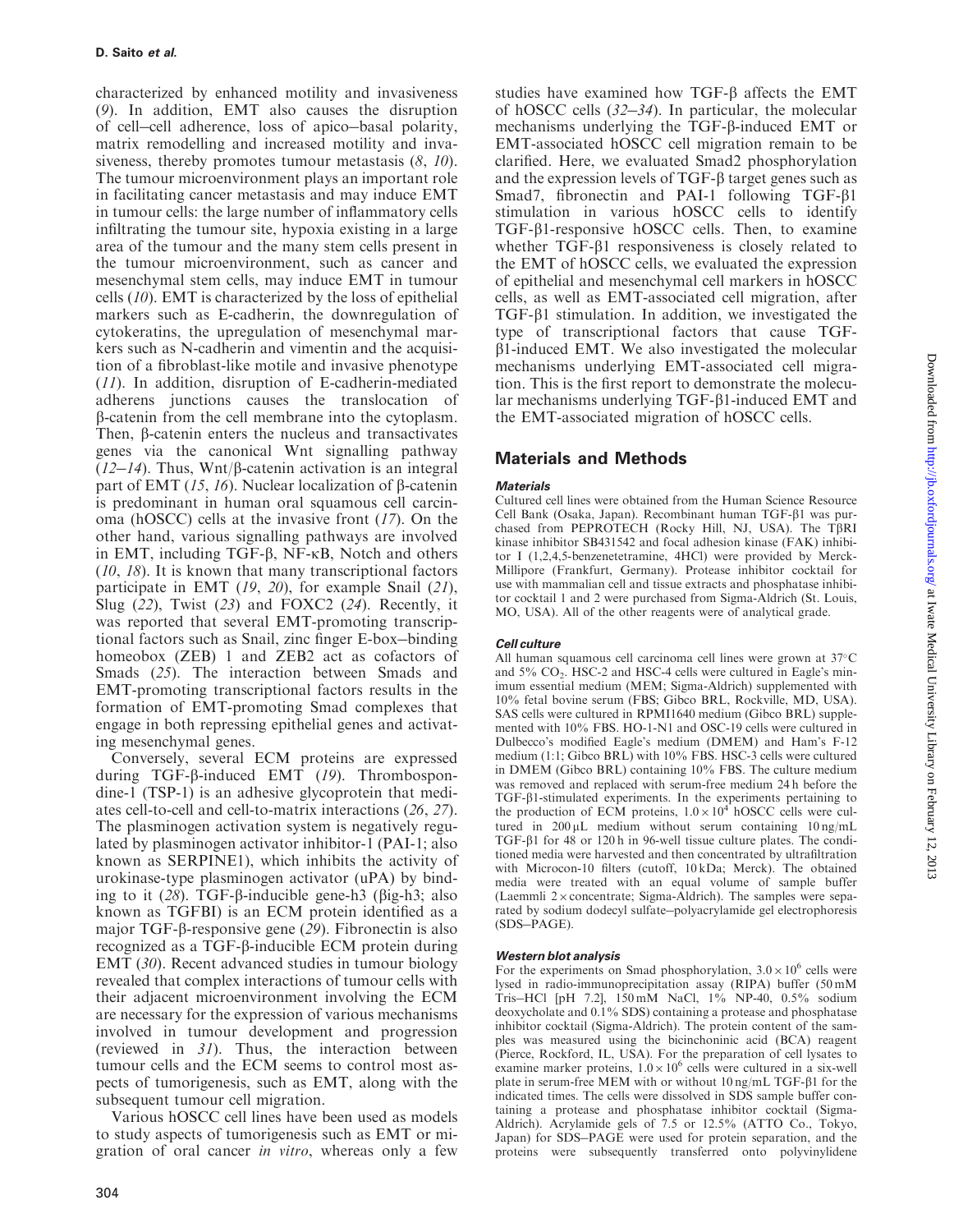<span id="page-2-0"></span>difluoride membranes (Millipore, Bedford, MA, USA). The membranes were probed with the primary antibodies anti-Smad2/3 mouse antibody (BD Transduction Laboratories, Franklin Lakes, NJ, USA) and anti-phospho-Smad2 (Ser465/467) (Cell Signaling, Beverly, MA, USA), while an anti- $\beta$ -actin antibody (clone C4; Santa Cruz Biotechnology, Santa Cruz, CA, USA) was used as a loading control in the Smad phosphorylation experiments [\(Fig. 1](#page-3-0)A). Anti-fibronectin (P1H11; Santa Cruz), anti-PAI-1 (H-135; Santa Cruz), anti-big-h3 (R&D Systems, Minneapolis, MN, USA) and anti-TSP-1 (N-20; Santa Cruz) antibodies were used for the detection of extracellular proteins [\(Figs 1C](#page-3-0) and [6](#page-8-0)B). Anti-E-cadherin (clone 36; BD Transduction Laboratories), anti-vimentin (sc-6260; Santa Cruz), anti-cytokeratin18 (sc-6259; Santa Cruz) and anti-Ncadherin (8C11; Santa Cruz) antibodies were used for the detection of marker proteins ([Fig. 3A](#page-5-0)). Anti-Slug (A-7; Santa Cruz) and anti-lamin B (C-20; Santa Cruz) antibodies were also used for western blot analysis [\(Fig. 4](#page-6-0)C). The blots were incubated with alkaline phosphatase-conjugated secondary antibody, and signals were detected using an alkaline phosphatase substrate kit (BCIP/NBT Substrate Kit; Vector Laboratories Inc., Burlingame, CA, USA). For the evaluation of Smad2 phosphorylation, the proteins were detected using the appropriate horseradish peroxidase-conjugated secondary antibodies and an Amersham ECL<sup>TM</sup> Prime Western Blotting Detection Reagent (GE Healthcare, Buckinghamshire, UK).

#### Quantitative real-time RT-PCR

For total RNA preparation,  $1.0 \times 10^6$  cells were cultured in 6-cm dishes. Total RNA was isolated using the ISOGEN reagent (Nippon Gene, Toyama, Japan) according to the manufacturer's instructions. We reverse transcribed  $4 \mu$ g total RNA to first-strand cDNA using the poly-A primer provided in the RT-PCR System Kit (Takara Bio Inc., Shiga, Japan). Quantitative real-time reverse transcriptase polymerase chain reaction (qRT-PCR) was performed on a Thermal Cycler Dice Real Time System (Takara Bio) using SYBR Premix Ex Taq II (Takara Bio) with gene-specific primers (listed in Table I). The mRNA expression levels of the target genes were normalized to that of the endogenous reference gene  $\beta$ -actin and were shown in terms of fold increase or decrease relative to the level of the control sample.

#### Suppression of gene expression by small interfering RNAs

The sense sequence of human Slug small interfering RNA (siRNA; MISSION siRNA, Sigma-Aldrich) is 5'-GCAUUUGCAGACAGG UCAATT-3'. Logarithmically growing cells were seeded at a density of  $1 \times 10^5$  cells per 6-cm dish and transfected with 10 nM siRNA using Lipofectamine RNAiMAX (Life Technologies, Carlsbad, CA, USA) according to the manufacturer's instructions. Fortyeight hours after transfection, cells were stimulated using 10 ng/mL

TGF-b1 and then used for qRT-PCR analysis of vimentin gene expression or the wound healing assay as described below. Stealth<sup>TM</sup> RNAi Negative Control High GC Duplex (Life Technologies), which does not possess significant homology to vertebrate gene sequences, was used as a negative control. Suppression of gene expression by siRNA was evaluated by qRT-PCR and western blotting analyses for the targeted molecules.

#### Confocal microscopy

Cells plated on eight-well chamber slides were incubated at 37°C for 24 h and then stimulated with  $10 \text{ ng/mL TGF-}\beta1$  for a further 48 h. Some cells were treated with  $10 \mu M$  SB431542 at 30 min before TGF- $\beta$ 1 treatment. The slides were fixed with 4% paraformaldehyde at room temperature for 15 min. Epithelial and mesenchymal marker proteins ([Fig. 3B](#page-5-0)) were detected using the following method. The cells were treated with the following specific antibodies (1:200): anti-E-cadherin (clone 36), anti-cytokeratin18 (sc-6259), anti-N-cadherin (clone 32; BD Transduction Laboratories), anti-vimentin (sc-6260), anti-b-catenin (#9587; Cell Signaling) and anti-a-smooth muscle actin ( $\alpha$ -SMA; Abcam Ltd, Cambridge, UK) for 90 min. After the cells were rinsed with phosphate-buffered saline (PBS), they were stained with Alexa  $\hat{F}$ luor<sup>®</sup> 488 goat anti-mouse or anti-rabbit antibodies (1:1000; Life Technologies) for 1 h at room temperature and then with 4'-6-diamidino-2-phenylindole (DAPI; 1:500, Sigma-Aldrich) for 10 min. The slides were washed and observed using confocal microscopy (C1 si, Nikon, Tokyo, Japan). Cytoskeletal proteins [\(Fig. 5](#page-7-0)C) were observed using the following method. After rinsing, cells were stained with Alexa Fluor 488-conjugated phalloidin (Life Technologies, Grand Island, NY, USA) and an anti-vinculin antibody (clone hVIN-1; Sigma-Aldrich) for 1 h at room temperature and then with DAPI (1:500; Sigma-Aldrich) for 10 min. Then, the slides were washed with PBS and observed as described above.

#### Wound healing assay

The cells were seeded at a density of  $5.0 \times 10^5$  cells into each well of six-well plates. First, the cells were transfected with Slug siRNA as described above. Then, the cells were treated with 10 ng/mL TGF-b1 under serum-free conditions with or without reagents such as  $SB431542$ , anti-integrin  $\beta1$  antibody (clone 6S6; Merck), anti-integrin a3 antibody (clone P1B5; Merck) or FAK inhibitor I. These reagents were added to the culture  $30 \text{ min}$  before TGF- $\beta$ 1 stimulation. Then, the cells were incubated in a serum-free medium for 48 h before wounding. Scratch wounds of 20 mm in length were made by a scratch with the plane head of a  $10-\mu L$ white micropipette tip. The pictures of the wounds were taken at 0 min and 12 h after wounding. The cells were observed using a  $10 \times$ objective on an Olympus photomicroscope (Olympus Corporation, Tokyo, Japan) equipped with a fluorescence detector.

|  |  | Table I. Sequence of primers for qRT-PCR. |
|--|--|-------------------------------------------|
|  |  |                                           |

| <b>Target mRNA</b>  | Oligonucleotide sequence $(5' - 3')$ | Predicted<br>size (bp) |  |
|---------------------|--------------------------------------|------------------------|--|
| E-Cadherin          | (F) TACACTGCCCAGGAGCCAGA             | 103                    |  |
|                     | (R) TGGCACCAGTGTCCGGATTA             |                        |  |
| N-Cadherin          | (F) CGAATGGATGAAAGACCCATCC           | 171                    |  |
|                     | (R) GCCACTGCCTTCATAGTCAAACACT        |                        |  |
| Cytokeratin18       | (F) AGGAGTATGAGGCCCTGCTGAA           | 128                    |  |
|                     | (R) TTGCATGGAGTTGCTGCTGTC            |                        |  |
| Integrin $\alpha$ 3 | (F) CAACCGGACTGGTGCTGTGTA            | 136                    |  |
|                     | (R) GCTGGCCACAGTCACTCCAA             |                        |  |
| Integrin $\beta$ 1  | (F) TGCGAGTGTGGTGTCTGTAA             | 118                    |  |
|                     | (R) AGGCTCTGCACTGAACACAT             |                        |  |
| Slug                | (F) TGTTGCAGTGAGGGCAAGAA             | 158                    |  |
|                     | (R) GACCCTGGTTGCTTCAAGGA             |                        |  |
| Smad <sub>7</sub>   | (F) TGCAACCCCCATCACCTTAG             | 100                    |  |
|                     | (R) GACAGTCTGCAGTTGGTTTGAGA          |                        |  |
| Vimentin            | (F) GGTGGACCAGCTAACCAACGA            | 183                    |  |
|                     | (R) TCAAGGTCAAGACGTGCCAGA            |                        |  |
| $\beta$ -Actin      | (F) GGAGATTACTGCCCTGGCTCCTA          | 89                     |  |
|                     | (R) GACTCATCGTACTCCTGCTTGCTG         |                        |  |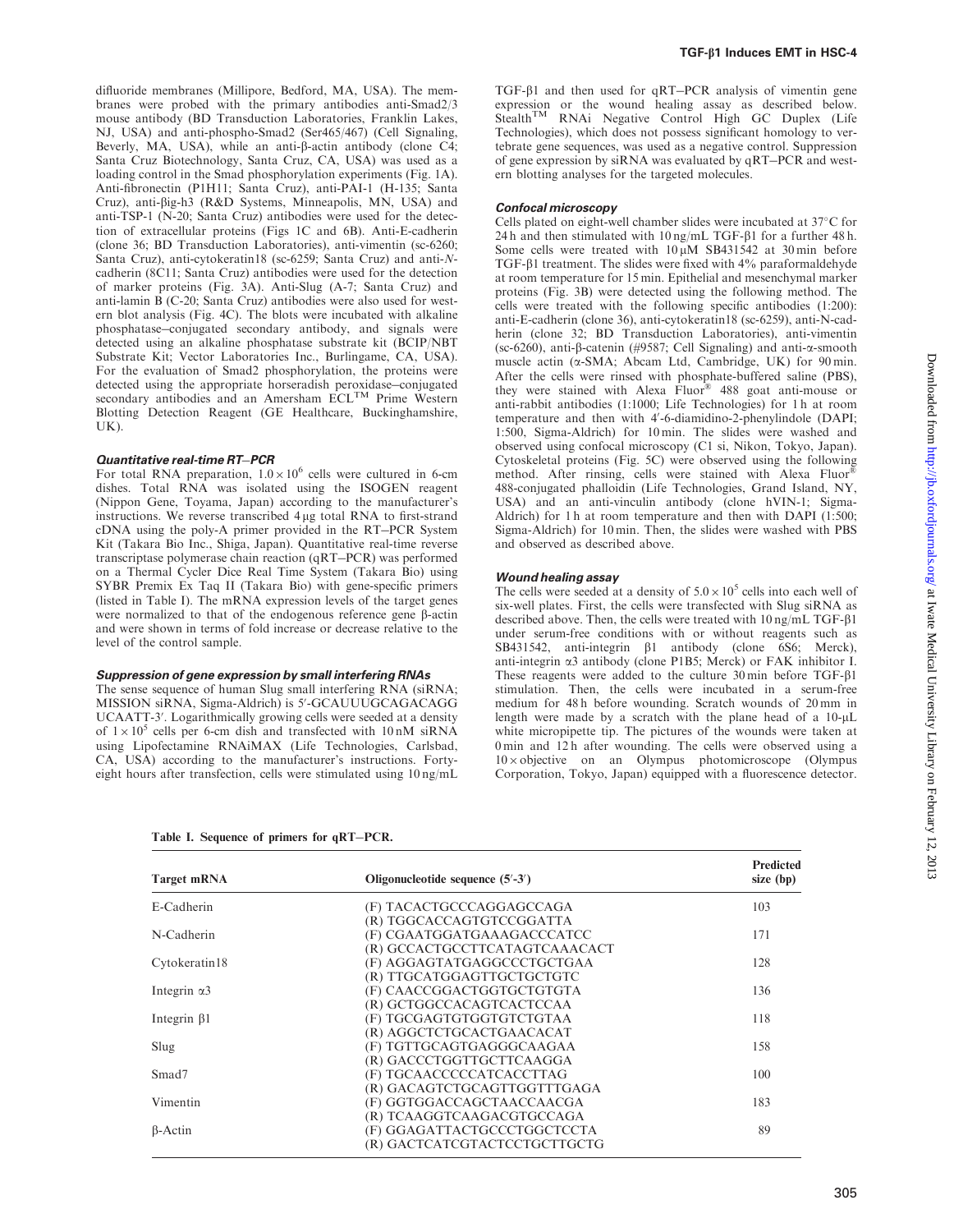<span id="page-3-0"></span>

Fig. 1 Identification of TGF-f-responsive hOSCC cell lines. (A) Phosphorylation of Smad2 activated by TGF- $\beta$ 1 in six hOSCC cell lines was examined using western blotting. Whole-cell extracts were prepared from cells treated with 10 ng/mL TGF- $\beta$ 1. Some cells were treated with dimethyl sulfoxide (vehicle) or  $10 \mu$ M SB431542 at 60 min before TGF- $\beta$ 1 treatment. Twenty micrograms of protein sample were loaded into each well. The level of  $\beta$ -actin was monitored as a loading control. (B) Smad7 mRNA expression in hOSCC cells treated with (gray bars) or without (black bars)  $10 \text{ ng/mL TGF-}\beta1$  for 1 h was analyzed by  $qRT-PCR$ . The values have been normalized to the  $\beta$ -actin mRNA level. Data are the mean  $\pm$  SD of quadruplicate experiments (\*\*P < 0.01). (C) The production of extracellular matrix proteins from hOSCC cell lines stimulated with TGF- $\beta$ 1 was examined using western blotting. We cultured  $1.0 \times 10^4$  cells in 200 µL medium without serum containing 10 ng/mL TGF- $\beta$ 1 for 48 or 120 h in a 96-well dish. The conditioned media were harvested, and 12.5  $\mu$ L of each sample was treated with SDS sample buffer and electrophoresed on 7.5% SDS-polyacrylamide gels followed by western blotting with anti-fibronectin (FN) and anti-PAI-1 antibodies.

All photographs are representatives of three independent experiments.

#### Cell migration assay with a Boyden chamber

Boyden chamber migration assays were performed as follows. First, the cells were transfected with Slug siRNA as described above. Then, the cells were treated with  $10 \text{ ng/mL TGF-}\beta1$  under serum-free conditions with or without reagents such as SB431542, anti-integrin  $\beta$ 1 antibody (clone 6S6) or anti-integrin  $\alpha$ 3 antibody (clone P1B5) for 72 h. Subsequently, the cells were plated at a density of  $1.0 \times 10^5$  cells in the upper chamber of a Boyden chamber apparatus in serum-free media with or without SB431542 or the neutralizing antibodies described above and were allowed to migrate into medium containing  $10\%$  FBS in the lower chamber for 24h at 37°C. Following the 24 h incubation, the filter was fixed in 4% paraformaldehyde and stained with hematoxylin-eosin (Sigma-Aldrich) for 16 h. Cells that had migrated onto the underside of the membrane were counted in nine fields on the membrane. The values are average of triplicate experiments. The migration of the control was set to 100%, and all other datasets were measured against this value. The level of significance was determined using the Student's t-test.

#### Mass spectrometry analysis

SDS-PAGE was carried out on a gel that contained a 10-20% acrylamide gradient gel (ATTO Co., Tokyo, Japan). Protein bands

were stained with Flamingo fluorescent gel stain (BIO-RAD, Hercules, CA, USA). The bands were cut out from the gel and washed three times with a 100 mM ammonium carbonate/acetonitrile  $(1:1 \text{ v/v})$  solution with shaking. Protein thiol groups in the gels were reduced and then alkylated by iodoacetamide. Digestion of proteins in the gel pieces was carried out using  $10 \mu g/mL$  trypsin (Promega, Madison, WI, USA) for 12-16h at 37°C. The liquid was collected, and the resulting peptides were recovered after two extractions with a solution containing 50% acetonitrile/2.5% formic acid. The digestion mixture was subjected to a reversed-phase column (Zorbax  $300 S-C18$ ,  $3.5 \mu m$ ,  $150 \times 0.3 \text{ mm}$ ; Agilent, Santa Clara, CA, USA) by capillary high-performance liquid chromatography (Agilent 1100 System; Agilent). The peptides were eluted with a gradient of 10-65% acetonitrile in 0.1% formic acid. Ion-trap tandem mass spectrometry was carried out on an HCT ultra si (Bruker Daltonics, Bremen, Germany), according to the manufacturer's instructions. Protein sequence database searches were performed with Mascot (Matrix Science, Boston, MA, USA) using the MS/MS peptide ions.

#### Statistical analysis

All experiments were performed at least three times independently. The results are expressed as the mean  $\pm$  standard deviation (SD). Data were analyzed using the unpaired Student's t-test. In all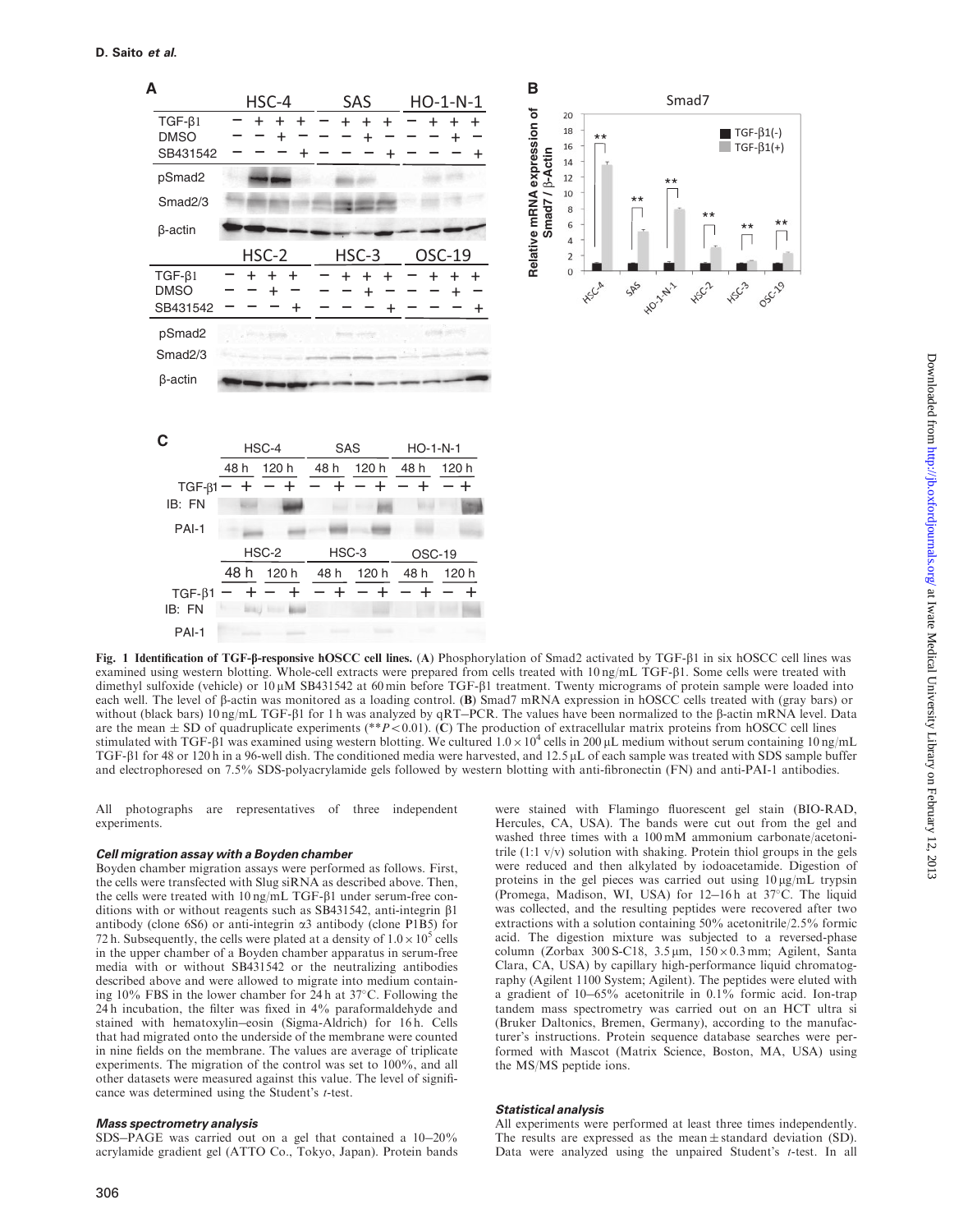<span id="page-4-0"></span>

Fig. 2 Effects of TGF-b1 on the expression levels of EMT-related markers in TGF-b-stimulated hOSCC cell lines. The mRNA expression levels of EMT-related markers in hOSCC cell lines after treatment with TGF- $\beta$ 1 in serum-free medium were analyzed using qRT-PCR. The primers for qRT-PCR are described in [Table I](#page-2-0). The cells were stimulated with (gray bars) or without (black bars) 10 ng/mL TGF-b1 for 48 h. The expression levels of (A) E-cadherin (left) and anti-cytokeratin18 (right) as epithelial markers and (B) N-cadherin (left) and vimentin (right) as mesenchymal markers were examined. The values have been normalized to the  $\beta$ -actin mRNA levels. Data are the mean  $\pm$  SD of quadruplicate experiments  $(*P<0.05; **P<0.01).$ 

statistical analyses, a  $P < 0.05$  was considered statistically significant, and all P values are two-sided.

## **Results**

### Identification of TGF-b-responsive hOSCC cell lines

To identify TGF-b-responsive hOSCC cell lines among HO-1-N-1, HSC-2, HSC-3, HSC-4, SAS and OSC-19, we examined Smad2 phosphorylation and the expression levels of TGF- $\beta$  target genes such as *Smad*7 ([35](#page-11-0)), fibronectin ([36](#page-11-0)) and *PAI-1* ([37](#page-11-0)) in various hOSCC cells after TGF- $\beta$ 1 stimulation. As shown in [Fig. 1](#page-3-0)A, phosphorylation of Smad2 was highly upregulated in HSC-4 cells after  $TGF- $\beta$ 1 stimulation and moderately$ upregulated in HO-1-N-1 and SAS cells. In addition, TGF-b1-induced Smad2 phosphorylation in HSC-4 and SAS cells was clearly suppressed by the TGF- $\beta$ receptor inhibitor SB431542. The mRNA expression of Smad7 was highly upregulated in HSC-4 after

TGF-b1 stimulation and moderately upregulated in HO-1-N-1 and SAS cells [\(Fig. 1B](#page-3-0)). The protein expression of fibronectin was highly upregulated in HSC-4 cells after TGF- $\beta$ 1 stimulation and moderately upregulated in HO-1-N-1 and SAS cells ([Fig. 1](#page-3-0)C). In addition, the protein expression of PAI-1 was clearly upregulated in HSC-4 and SAS cells ([Fig. 1C](#page-3-0)) and moderately upregulated in HO-1-N-1 cells. These results suggest that among the hOSCC cell lines tested, HO-1-N-1, HSC-4 and SAS cells are TGF-b1 responsive, whereas HSC-2, HSC-3 and OSC-19 cells are poorly responsive to  $TGF- $\beta$ 1. Moreover, among$ three types of  $TGF- $\beta$ 1-response noise, hOSCC cells,$ HSC-4 cells were the most responsive to  $TGF- $\beta$ 1$ stimulation [\(Fig. 1](#page-3-0)A-C). In addition, the upregulation of TGF- $\beta$  target gene expression levels by TGF- $\beta$ 1 stimulation in HSC-4 cells were suppressed by SB431542 (data not shown).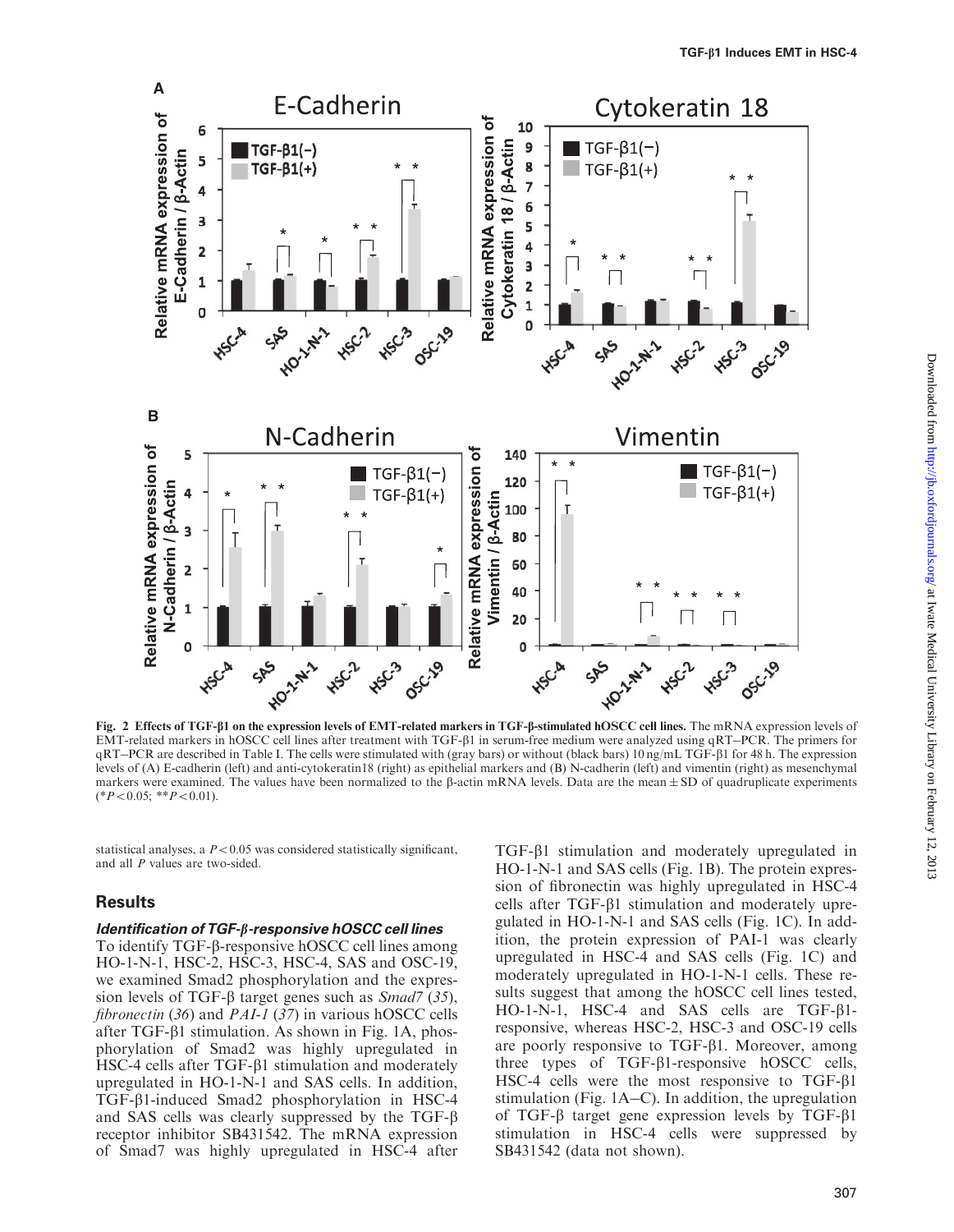<span id="page-5-0"></span>

Fig. 3 Expression and localization of EMT-related marker proteins in TGF-b1-treated HSC-4 cells. (A) The expression of EMT-related marker proteins was examined using western blotting. HSC-4 cells were treated with  $10 \text{ ng/mL TGF-}\beta1$ , or left untreated, under serumfree condition for 48 or 120 h. Cell lysates were electrophoresed and immunoblotted using anti-E-cadherin and anti-cytokeratin18 antibodies to detect epithelial markers and anti-N-cadherin and antivimentin antibodies to detect mesenchymal markers. The levels of  $\beta$ -actin were monitored as a loading control. (B) The localization of EMT-related marker proteins was observed using confocal microscopy. The cells were cultured with or without 10 ng/mL TGF-b1 under serum-free conditions for 48 h. These cells were immunostained with the indicated antibodies, stained with DAPI to detect nuclei, and observed using confocal microscopy, as described in Materials and Methods. The scale bars represent  $25 \,\mu m$ .

## Effects of TGF- $\beta$ 1 on the expression of EMT-related markers in TGF- $\beta$ -stimulated hOSCC cells

To obtain insights into the relationship between TGF-b1-responsiveness and TGF-b1-induced EMT progression in hOSCC cells, we investigated the effects of TGF- $\beta$ 1 on the expression of EMT-associated genes in TGF-b1-responsive (HSC-4, HO-1-N-1 and SAS) and poorly responsive (HSC-2, HSC-3 and OSC-19) hOSCC cells. qRT-PCR analyses revealed that the downregulation of definitive epithelial cell markers E-cadherin and cytokeratin18 was not observed in all the hOSCC cells [\(Fig. 2](#page-4-0)A). In contrast, the definitive mesenchymal marker N-cadherin was strongly upregulated in both HSC-4 and SAS cells and moderately in HSC-2 cells ([Fig. 2B](#page-4-0), left panel). In addition, the definitive mesenchymal marker vimentin was strongly upregulated in HSC-4 cells and moderately in HO-1-N-1 cells [\(Fig. 2B](#page-4-0), right panel). Thus, among TGF-b1-responsive cell lines, mesenchymal markers were most strongly upregulated after  $TGF- $\beta$ 1 stimulia$ tion in HSC-4 cells ([Fig. 2](#page-4-0)B). In addition, the upregulation of mesenchymal markers in  $TGF- $\beta$ 1-stimulated$ HSC-4 cells was suppressed by SB431542 (data not shown).

### Expression and localization of EMT-related marker proteins in TGF- $\beta$ 1-treated HSC-4 cells

We examined the protein levels of EMT markers in HSC-4 cells stimulated with  $TGF- $\beta$ 1. Western blotting$ 

analysis revealed that the expression levels of N-cadherin and vimentin were significantly increased in HSC-4 cells at 48 h after TGF- $\beta$ 1 treatment and weakly at 120 h (Fig. 3A). However, the expression levels of E-cadherin and cytokeratin18 were hardly affected by TGF- $\beta$  (Fig. 3A). Interestingly, immunofluorescence analysis revealed that E-cadherin and b-catenin at the cell surface were internalized in HSC-4 cells stimulated with  $TGF- $\beta$ 1 (Fig. 3B).$ Immunofluorescence analysis also clearly revealed that the mesenchymal markers  $\alpha$ -SMA, N-cadherin and vimentin were expressed in HSC-4 cells with  $TGF-\beta$  treatment, but not in cells that did not receive TGF- $\beta$  treatment (Fig. 3B).

## Regulation of TGF- $\beta$ 1-induced EMT of HSC-4 cells by Slug

Various transcription factors are related to EMT in different cell types ([19](#page-10-0)-[23](#page-10-0)); therefore, we investigated the mRNA expression levels of EMT-related transcription factors in HSC-4 cells using qRT-PCR. Slug expression level was significantly upregulated at 24 h after TGF- $\beta$ 1 stimulation [\(Fig. 4](#page-6-0)A). In addition, the TGF-b1-induced upregulation of Slug expression was suppressed by SB431542 (data not shown). However, no change was observed in the expression levels of Twist1/2, ZEB1/ZEB2 and FOXC2 at 6h, or ZEB1 at 48 h, after TGF-b1 stimulation (data not shown). These data suggest that Slug is important EMT-related transcription factor in HSC-4 cells stimulated with  $TGF- $\beta$ 1. To investigate how these transcriptional fac$ tors affect the EMT of HSC-4 cells, HSC-4 cells treated with Slug siRNA were stimulated with  $TGF- $\beta$ 1$ . The expression of Slug was lower in HSC-4 cells treated with Slug siRNA than in those treated with control siRNA at both the mRNA and protein levels ([Fig. 4B](#page-6-0) and C). qRT-PCR analysis revealed that Slug siRNA significantly suppressed the  $TGF- $\beta$ 1-induced expression$ of vimentin mRNA in HSC-4 cells compared with that of control siRNA [\(Fig. 4](#page-6-0)D). In contrast, Slug siRNA did not affect the expression of N-cadherin mRNA in HSC-4 cells [\(Supplementary Fig. S1](http://jb.oxfordjournals.org/lookup/suppl/doi:10.1093/jb/mvs144/-/DC1)).

## Regulation of EMT-related cell migration of HSC-4 cells by Slug

Migration ability, which is related to tumour invasion and metastasis, following  $TGF- $\beta$ 1 stimulation of$ HSC-4 cells was examined using a wound healing assay. The cell migration ability of HSC-4 cells was increased following TGF- $\beta$ 1 stimulation but was inhibited by SB431542 or Slug siRNA in the wound healing assay [\(Fig. 5](#page-7-0)A). This inhibition of the cell migration ability of TGF-b1-stimulated HSC-4 cells by SB431542 and Slug siRNA was also observed in the migration chamber assay ([Fig. 5B](#page-7-0)). In general, cell adhesion plays essential roles in cell movement: The generation of focal adhesion sites is necessary for the stable adhesion of the lamellipodium or filopodium in migrating cells (reviewed in [38](#page-11-0)). At focal adhesion sites, vinculin is involved in mechanocoupling between integrins bound to the underlying ECM and the actin cytoskeleton  $(39-41)$  $(39-41)$  $(39-41)$  $(39-41)$  $(39-41)$ . In TGF- $\beta$ 1-stimulated HSC-4 cells, many focal adhesion contacts were detected as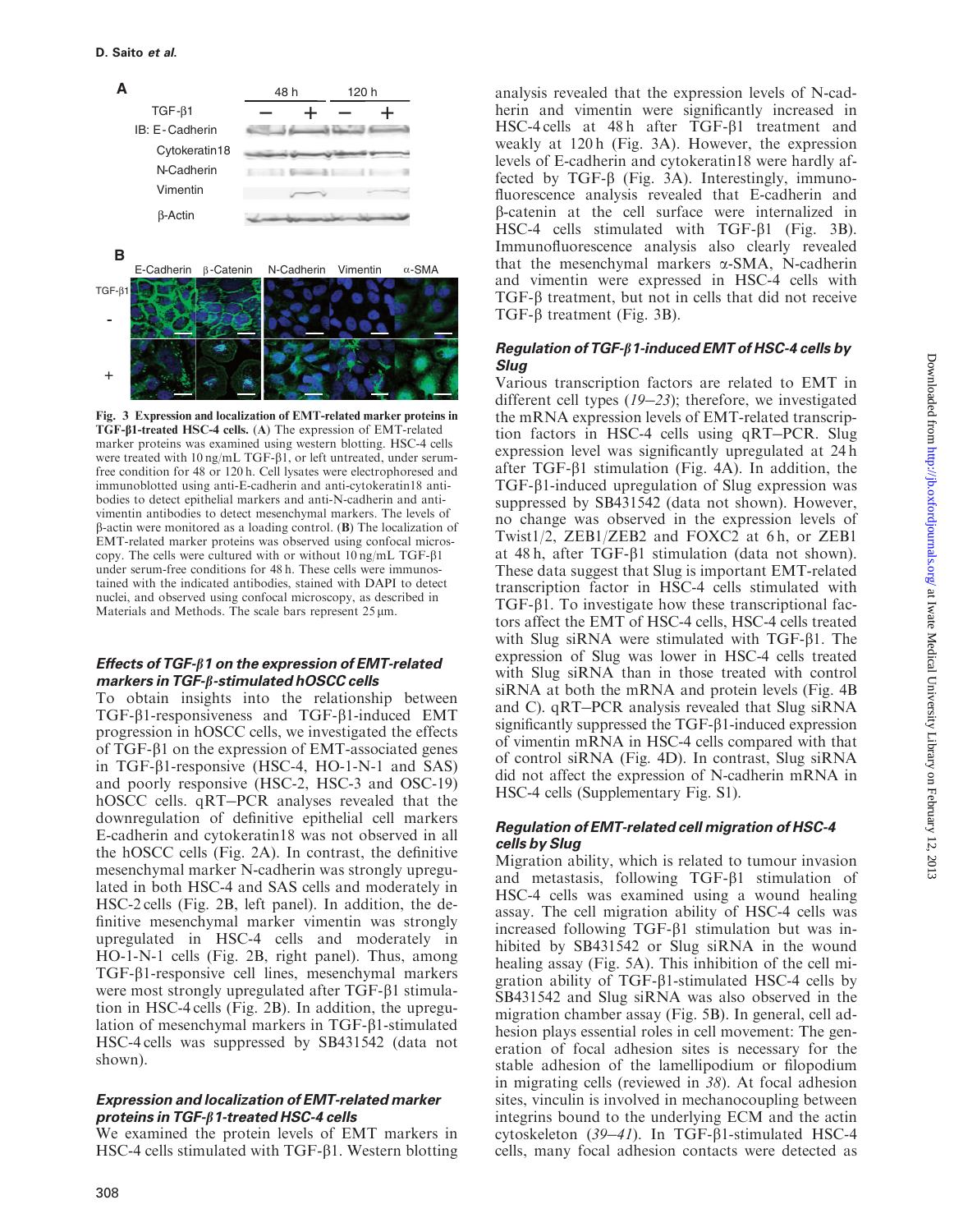<span id="page-6-0"></span>

Fig. 4 Role of the EMT-related transcription factor Slug on the TGF-b1-induced EMT of HSC-4 cells. (A) mRNA expression level of EMTrelated transcription factor Slug in HSC-4 cells after treatment with TGF- $\beta$ 1 in serum-free medium was analyzed using qRT-PCR. The primers used for qRT-PCR are described in [Table I.](#page-2-0) The cells were cultured with (gray bars) or without (black bars) 10 ng/mL TGF- $\beta$ 1 for up to 48 h for Slug. (B) The cells were transfected with Slug siRNA (si-Slug) or negative control siRNA (si-Control) as described in the Materials and Methods. The expression of Slug mRNA was examined by  $qRT$ –PCR. The values have been normalized to the  $\beta$ -actin mRNA levels. Data are the mean  $\pm$  SD of quadruplicate experiments (\*P<0.05; \*\*P<0.01). (C) For the expression of Slug at the protein level, the nuclear fractions were obtained by ProteoExtract<sup>®</sup> Subcellular Proteome Extraction Kit (Merck) 72h after TGF- $\beta$ 1 stimulation. The expression levels of Slug in the nuclei were determined by western blotting. The position of Slug was indicated by arrowhead. Lamin B was used as the loading control. (D) The expression level of vimentin mRNA in HSC-4 cells stimulated with or without  $10 \text{ ng/mL TGF-}\beta1$  for 48 h following siRNA treatment for 48 h was evaluated by qRT–PCR. The values have been normalized to the  $\beta$ -actin mRNA levels. Data are the mean  $\pm$  SD for experiments in triplicate  $(*P<0.05; **P<0.01).$ 

punctate spots of vinculin around the lamellipodiumlike structure ([Fig. 5C](#page-7-0), arrowheads; red punctate). Interestingly, some spots of vinculin were seen to colocalize with actin stress fibers, which were prevalent around at the lamellipodium-like structure ([Fig. 5](#page-7-0)C, arrows; yellow).

#### Identification of ECM proteins secreted from TGF- $\beta$ 1-treated HSC-4 cells

Our next aim was to elucidate the molecular mechanisms underlying the TGF-b-induced migration of HSC-4 cells, by identifying extracellular protein molecules secreted by HSC-4 cells that played a role in TGF-b-induced cell migration. We identified extracellular proteins from TGF- $\beta$ 1-treated HSC-4 cells using SDS-PAGE ([Fig. 6A](#page-8-0)). Some of the detected protein bands were enriched at  $120 h$  of TGF- $\beta$ 1 stimulation, in comparison with unstimulated HSC-4 cells. These proteins were digested with trypsin, and the peptide

fragments were analyzed using liquid chromatography-tandem mass spectrometry (LC-MS/MS). The mass data were analyzed using Mascot software against a protein database to identify the proteins [\(Table II](#page-8-0)). The expression levels of fibronectin, PAI-1,  $\beta$ ig-h3 and TSP-1 were upregulated after  $TGF- $\beta$ 1 stimulation. These results were confirmed by$ western blotting using anti-fibronectin, anti-PAI-1 [\(Fig. 1](#page-3-0)C), anti-big-h3 and anti-TSP-1 antibodies [\(Fig. 6B](#page-8-0)).

#### Roles of integrin and FAK on cell migration of TGF- $\beta$ 1-treated HSC-4 cells

The TGF-b1-induced extracellular proteins, TSP-1, big-h3, fibronectin and uPA receptor (uPAR), a related molecule to PAI-1, are integrin  $\alpha$ 3 $\beta$ 1-targeted molecules ([42](#page-11-0)–[45](#page-11-0)). Therefore, we examined how integrin  $\alpha$ 3 $\beta$ 1 on the surface of HSC-4 cells affected TGF-b-induced cell migration. The effects of blocking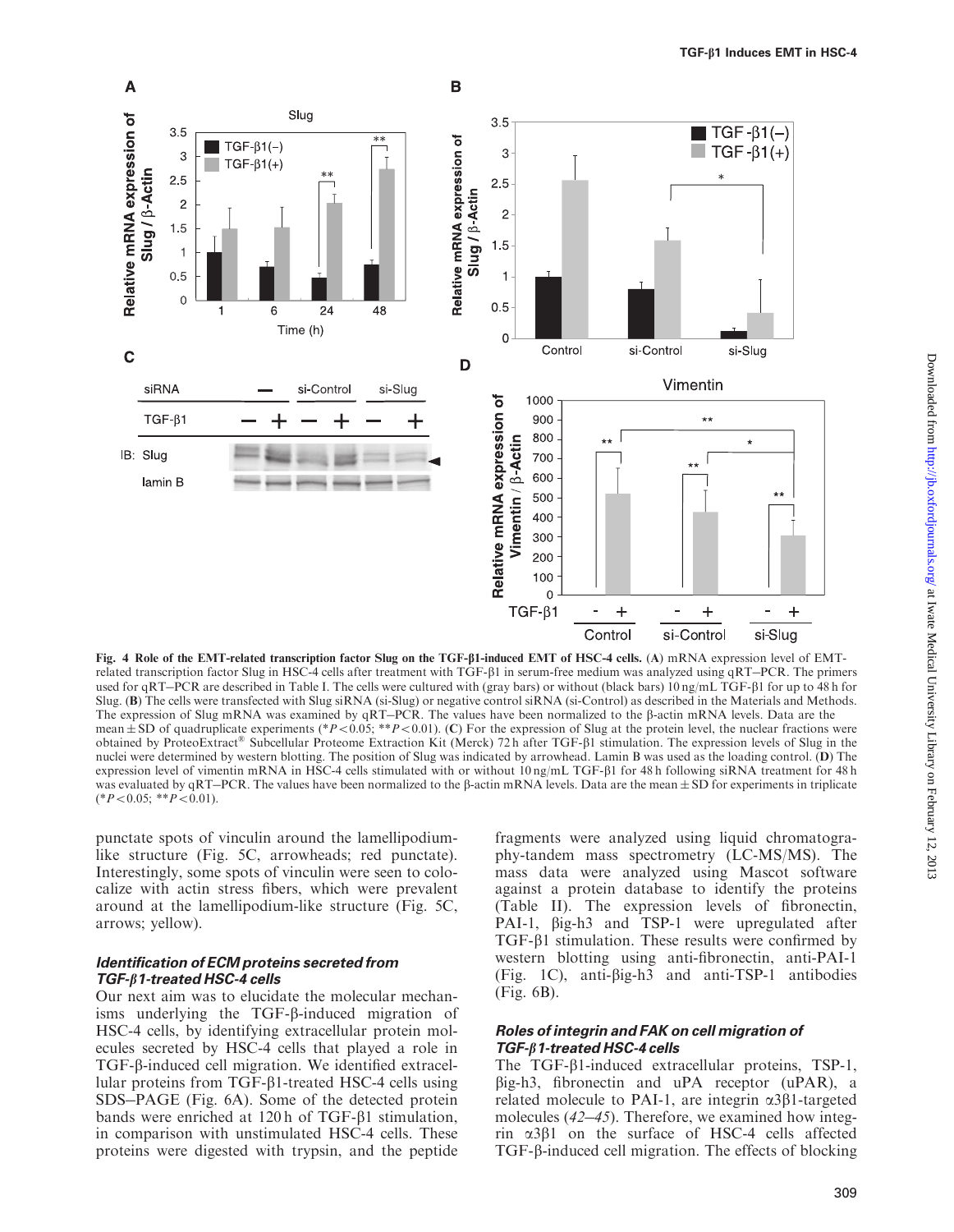<span id="page-7-0"></span>

Fig. 5 Roles of the EMT-related transcription factor Slug on the TGF-b1-induced migration and intracellular distribution of cell adhesion-related molecules of HSC-4 cells. (A) HSC-4 cells were allowed to migrate in the wound healing assay described in Materials and Methods. First, the cells were cultured with or without siRNA treatment for 48 h. Then, cells were treated with 10 ng/mL TGF- $\beta$ 1 for 48 h in the absence or presence of 10 mM SB431542. After wounding, the cells were incubated for the indicated times and the pictures of cells appearance were taken using phase-contrast microscopy. (B) The migration ability of the cells was assayed using a Boyden chamber as described in Materials and Methods. Data are the mean  $\pm$  SD of experiments conducted in three dishes for each time point (\*P < 0.05; \*\*P < 0.01). (C) Cells cultured with or without 10 ng/mL TGF-b1 under serum-free conditions were incubated for 48 h. These cells were immunostained with anti-vinculin, stained with Alexa Fluor<sup>®</sup> 488-conjugated phalloidin and DAPI and observed using confocal microscopy. The scale bars represent 10  $\mu$ m.

antibodies against integrin  $\alpha$ 3 and  $\beta$ 1 on the TGF-b-stimulated migratory activity of HSC-4 cells were examined using the wound healing assay ([Fig. 7](#page-9-0)A) and the migration chamber assay ([Fig. 7](#page-9-0)B). TGF-b-stimulated migratory activity was clearly suppressed by blocking antibodies against integrins  $\alpha$ 3 and  $\beta$ 1 ([Fig. 7A](#page-9-0) and B). We also investigated the expression of integrins  $\alpha$ 3 and  $\beta$ 1 in TGF- $\beta$ -stimulated HSC-4 cells by qRT-PCR ([Fig. 7](#page-9-0)C and D). The expression levels of both integrin  $\alpha$ 3 and  $\beta$ 1 increased significantly at 72 or 96 h after TGF- $\beta$ 1 stimulation. In contrast, integrin expression was not upregulated within 48 h. As FAK is an important regulator of cell migration and signal transduction from integrins, we evaluated the effect of FAK inhibitor I on the TGF- $\beta$ -induced migration of HSC-4 cells. The TGF- $\beta$ 1-induced migration activity of HSC-4 cells was inhibited by 10 ng/mL FAK inhibitor I in the wound healing assay [\(Fig. 7](#page-9-0)E).

## **Discussion**

TGF-b1 clearly induced Smad2 phosphorylation in HSC-4 and SAS cells ([Fig. 1](#page-3-0)A). The expression levels of the TGF- $\beta$  target genes Smad7, fibronectin and PAI-1 were clearly upregulated in HSC-4, HO-1-N-1 and SAS cells after TGF-b1 stimulation [\(Fig. 1B](#page-3-0) and C). These results suggest that HO-1-N-1, HSC-4 and SAS cells were TGF- $\beta$ 1-responsive hOSCC cells.

Downloaded from http://jb.oxfordjournals.org/ at Iwate Medical University Library on February 12, 2013 Downloaded from <http://jb.oxfordjournals.org/> at Iwate Medical University Library on February 12, 2013

Conversely, the definitive mesenchymal marker N-cadherin was clearly upregulated in HSC-4 and SAS cells after TGF- $\beta$ 1 treatment [\(Fig. 2](#page-4-0)B, left). In addition, the definitive mesenchymal marker vimentin was clearly upregulated in HSC-4 and HO-1-N-1 cells after TGF-b1 treatment ([Fig. 2B](#page-4-0), right). These results suggest that responsiveness to  $TGF- $\beta$ 1$  is closely and positively related to the induction of the mesenchymal phenotype in hOSCC cells. Moreover, HSC-4 cells seemed to be the most typical TGF-b-responsive hOSCC cells with mesenchymal phenotype expression [\(Figs 1](#page-3-0), [2](#page-4-0)B and [3](#page-5-0)). Interestingly, E-cadherin and b-catenin at the cell surface were internalized in HSC-4 cells stimulated with  $TGF- $\beta$ 1 (Fig. 3B),$  $TGF- $\beta$ 1 (Fig. 3B),$  $TGF- $\beta$ 1 (Fig. 3B),$ whereas the expression level of E-cadherin was hardly affected [\(Fig. 3A](#page-5-0)). The internalization of E-cadherin during EMT progression has been reported previously ([46](#page-11-0), [47](#page-11-0)). Moreover, Chen et al. reported that the TGF- $\beta$ /Smad signal pathway is involved in E-cadherin and b-catenin internalization during TGF-b-induced EMT in human colon cancer cells or human prostate cancer cells ([48](#page-11-0)). However, it remains to be clarified whether Smad2 mediates the TGF-b-induced internalization of E-cadherin and b-catenin in HSC-4 cells.

Previous reports demonstrated that  $TGF-\beta$  clearly induced EMT events involving repression of epithelial marker expression, induction of mesenchymal marker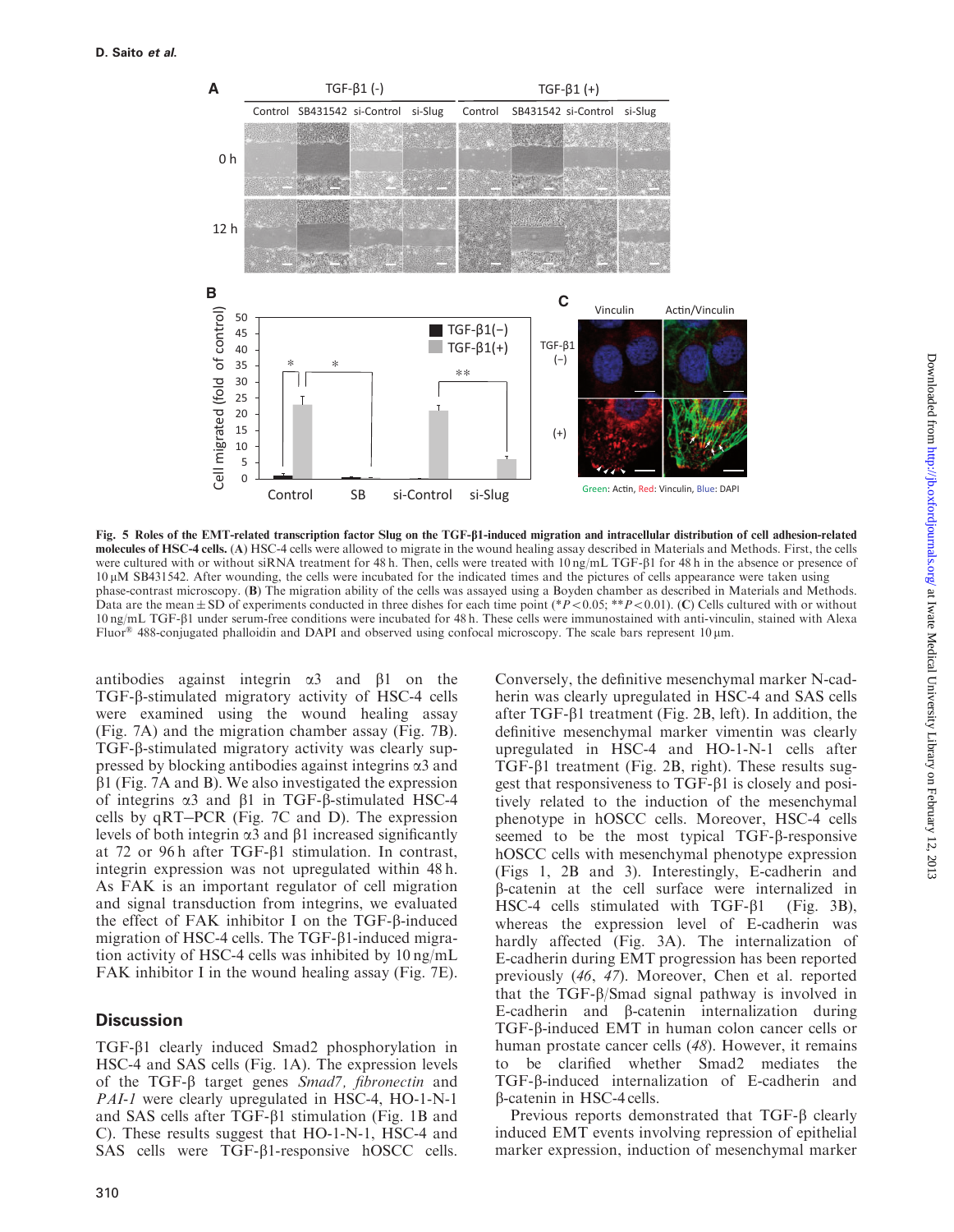<span id="page-8-0"></span>

Fig. 6 Identification of enriched ECM proteins secreted from HSC-4 cells after TGF- $\beta$ 1 treatment. (A) HSC-4 cells ( $1.0 \times 10^4$  cells) treated with or without  $10 \text{ ng/mL TGF-}\beta1$  were cultured under serum-free conditions for 48 or 120 h in a 96-well dish. Two hundred microlitres of the obtained conditioned media were concentrated by ultrafiltration using a Microcon-10 filter. The extracellular proteins from the TGF-b1-treated or non-treated cells were separated and detected by SDS-PAGE and stained with Flamingo fluorescent gel stain (BIO-RAD). The protein bands enriched by TGF- $\beta$ 1-treatment were cut out and then analyzed by LC-MS/MS. Proteomic analysis identified fibronectin, PAI-1, big-h3 and TSP-1 as the indicated bands by arrows from the TGF- $\beta$ 1-stimulated cells. (B) Immunoblotting was performed using anti-big-h3 and anti-TSP-1 antibodies as described in Materials and Methods.

Table II. TGF- $\beta$ 1-induced extracellular proteins identified by mass spectrometry.

| Protein<br>name | <b>Mass</b><br>(Da) | No. of<br>matched<br>peptides <sup>a</sup> | <b>Mascot</b><br>score | <b>Sequence</b><br>coverage $(\% )$ |  |
|-----------------|---------------------|--------------------------------------------|------------------------|-------------------------------------|--|
| Fibronectin     | 266,052             | 16                                         | 339                    | 8                                   |  |
| TSP-1           | 133,291             | 30                                         | 844                    | 15                                  |  |
| $\beta$ ig-h3   | 75,261              | 10                                         | 170                    | 15                                  |  |
| $PAI-1$         | 45,088              | 13                                         | 259                    | 31                                  |  |

<sup>a</sup>Matched peptides include all peptides that differ by sequence, modification, or charge.

expression and the increased expression of EMTrelated transcription factors such as Snail and Slug in hOSCC cells ([34](#page-11-0), [49](#page-11-0)). However, the mechanism by which EMT-related transcription factors affect the EMT marker expression in hOSCC cells remained to be clarified. Here, we have demonstrated that the

expression of Slug was increased in response to TGF-b1 ([Fig. 4](#page-6-0)A). To investigate whether Slug affected the expression levels of the TGF-b1-induced mesenchymal markers N-cadherin and vimentin, Slug siRNA was added to the HSC-4 cell culture before  $TGF- $\beta$ 1 stimulation. Slug downregulation significantly$ suppressed  $TGF- $\beta$ 1-induced vimentin expression in$ HSC-4 cells [\(Fig. 4](#page-6-0)B-D) but did not affect TGF-b1-induced N-cadherin expression [\(Supplementary Fig. S1](http://jb.oxfordjournals.org/lookup/suppl/doi:10.1093/jb/mvs144/-/DC1)). These data suggested that Slug contributes to the expression of mesenchymal marker genes during the EMT of HSC-4 cells. Conversely, the Snail mRNA expression transiently increased after the  $TGF- $\beta$ 1 stimulation (data not$ shown). The function of Snail in  $TGF- $\beta$ 1-stimulated$ HSC-4 cells is now under investigation in our laboratory.

It has been widely recognized that cell migration is an EMT-related event  $(50, 51)$  $(50, 51)$  $(50, 51)$  $(50, 51)$  $(50, 51)$ , which is related to tumour invasion and metastasis. It has been reported that the EMT-related transcription factor Slug enhances the migration activity of corneal epithelial cells ([52](#page-11-0)). However, the effect of Slug on the EMT-related migration of hOSCC cells remained to be clarified. In this study, wound healing and migration chamber assays demonstrated that Slug downregulation by Slug siRNA clearly suppressed the TGF-b1-induced migration ability of HSC-4 cells [\(Fig. 5A](#page-7-0) and B). In general, cell adhesion plays essential roles in cell movement: The generation of focal adhesion sites is necessary for stable adhesion of the lamellipodium or filopodium in migrating cells (reviewed in  $38$ ). In TGF- $\beta$ 1-stimulated HSC-4 cells, many focal adhesion contacts were detected as punctate spots of vinculin, and actin stress fibers were observed around the lamellipodium-like structure [\(Fig. 5C](#page-7-0)). Thus, punctate vinculin seemed to play a positive role in the  $TGF- $\beta$ 1-induced migration of$ HSC-4 cells.

Next, we attempted to identify secreted extracellular proteins generated by TGF-b1 treatment by directly analyzing the proteins in the culture medium using LC-MS/MS. We found that the expression levels of fibronectin, PAI-1, big-h3, and TSP-1 were enriched after TGF- $\beta$ 1 stimulation (Fig. 6A). These results were confirmed by western blotting using antifibronectin, anti-PAI-1 [\(Fig. 1C](#page-3-0)), anti-big-h3 and anti-TSP-1 antibodies (Fig. 6B). The N-terminal domain of TSP-1 binds to integrin  $\alpha$ 3 $\beta$ 1 on the surface of endothelial cells to induce their proliferation and angiogenesis ([42](#page-11-0)). PAI-1-related molecule uPAR forms a complex with integrin  $\alpha$ 3 $\beta$ 1 and induces epithelial cell migration  $(45)$  $(45)$  $(45)$ .  $\beta$ ig-h3 has multiple cell adhesion motifs that can mediate interactions with a variety of cell types via integrin  $\alpha$ 3 $\beta$ 1 ([43](#page-11-0)). Integrin  $\alpha$ 3 $\beta$ 1 on human melanoma cells binds to fibronectin, thereby increasing the invasive capacity of the cells ([53](#page-12-0)). Therefore, we expected that the increased expression of fibronectin, PAI-1, TSP-1 and  $\beta$ ig-h3 affected the migration ability of HSC-4 cells following TGF-b1 stimulation through integrin  $\alpha$ 3 $\beta$ 1. Blocking antibodies against integrin  $\alpha$ 3 or  $\beta$ 1 clearly suppressed the TGF-b-stimulated migratory activity of HSC-4 cells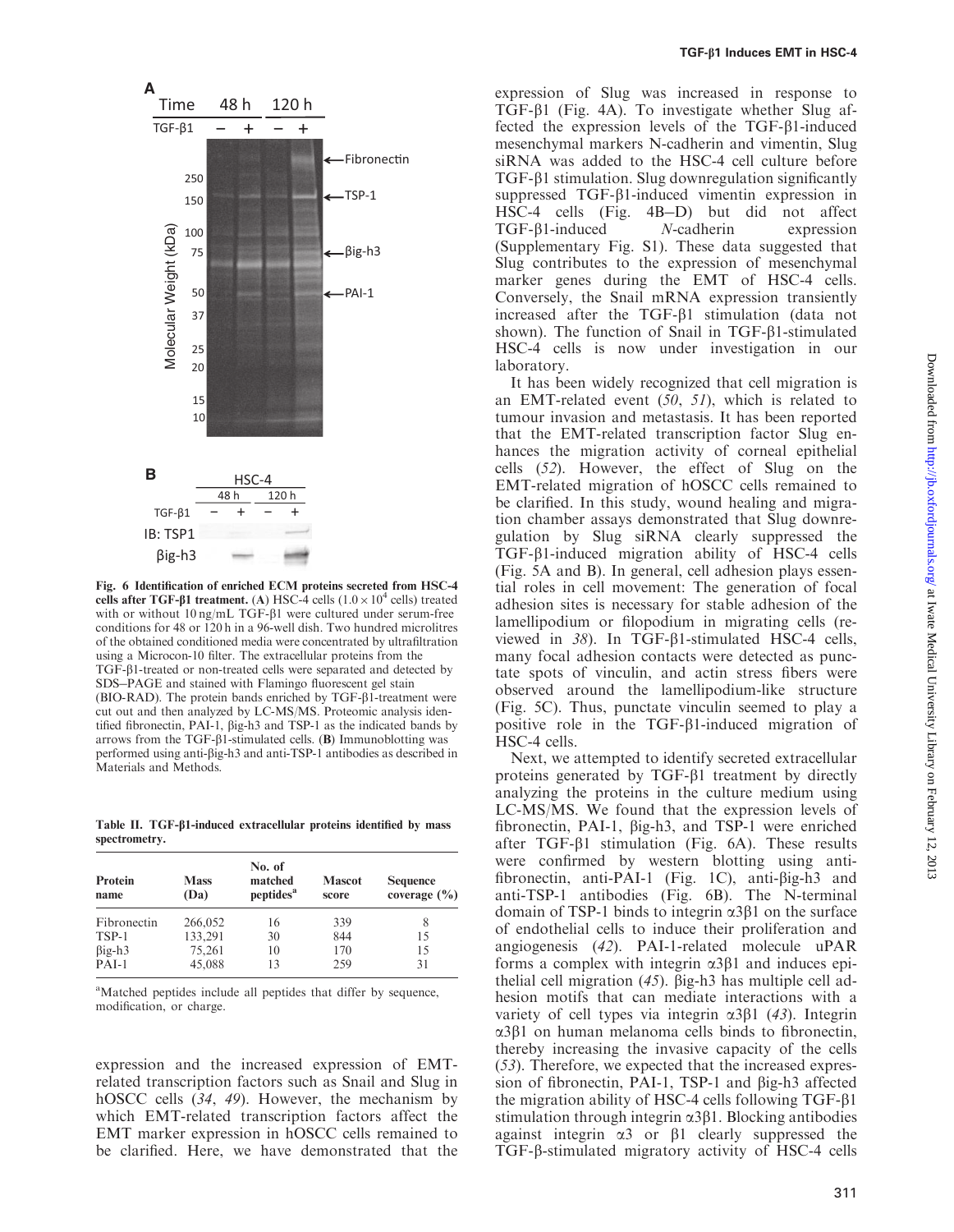<span id="page-9-0"></span>

Fig. 7 Role of the integrin  $\alpha$ 3 $\beta$ 1/FAK pathway in the migration of TGF- $\beta$ 1-treated HSC-4 cells. (A) HSC-4 cells were allowed to migrate in a wound healing assay. Before wounding, the cells were cultured with or without  $10 \text{ ng/mL TGF-}\beta1$  for 48 h in the presence of control IgG, integrin  $\alpha$ 3 - or  $\beta$ 1-blocking antibodies (10 µg/mL). Control IgG means 10 µg/mL mouse IgG from normal mouse serum, which was used instead of a blocking antibody as a control. The appearance of cells migration was observed by phase-contrast microscopy at indicated times after the wounding. (B) The migration ability of the cells cultured with or without  $10 \text{ ng/mL}$  TGF- $\beta1$  in the presence of control IgG, integrin  $\alpha3$ - and  $\beta$ 1-blocking antibodies (10 µg/mL) was assayed using a Boyden chamber as described in the Materials and Methods. Data are the mean  $\pm$  SD of experiments in three dishes for each time point (\*P < 0.05; \*\*P < 0.01) (C and D). The time course of integrin  $\alpha$ 3 and  $\beta$ 1 mRNA expression in the cells after treatment with 10 ng/mL TGF-β1 was analyzed using qRT–PCR. The primers for qRT–PCR are described in [Table I](#page-2-0). The expression levels of (C) integrin  $\alpha$ 3 and (D) integrin  $\beta$ 1 were examined at the indicated time points. The values have been normalized to the  $\beta$ -actin mRNA levels. Data are the mean  $\pm$  SD of triplicate experiments (\*P < 0.05; \*\*P < 0.01). (E) The effect of a FAK inhibitor on the TGF- $\beta$ 1-induced cell migration was examined using a wound healing assay. Before wounding, the cells were cultured with or without  $10 \text{ ng/mL TGF-}\beta1$  for 48 h. Some cells were pretreated with 10  $\mu$ M FAK inhibitor I at 30 min before the TGF- $\beta$ 1 stimulation. After wounding, the cells were incubated for indicated times and the appearance of cells migration was observed using phase-contrast microscopy.

 $(Fig. 7A$  and B). Thus, TGF- $\beta$ 1-induced migration activity in HSC-4 cells was dependent on integrin  $\alpha$ 3 $\beta$ 1. Interestingly, integrin  $\alpha$ 3 and  $\beta$ 1 expression levels were upregulated in HSC-4 cells at 72 and 96 h after TGF- $\beta$ stimulation (Fig. 7C and D), suggesting that the TGF- $\beta$ -induced expression of integrin  $\alpha$ 3 $\beta$ 1 might play positive roles in cell migration. Conversely,

some of the TGF- $\beta$ 1-induced extracellular proteins might also play positive roles in cell migration. We investigated whether fibronectin played a positive role in HSC-4 cell migration after TGF-β1 stimulation. However, a blocking antibody against fibronectin or the fibronectin-related peptide GRGDSP, which blocks fibronectin, did not affect the migration of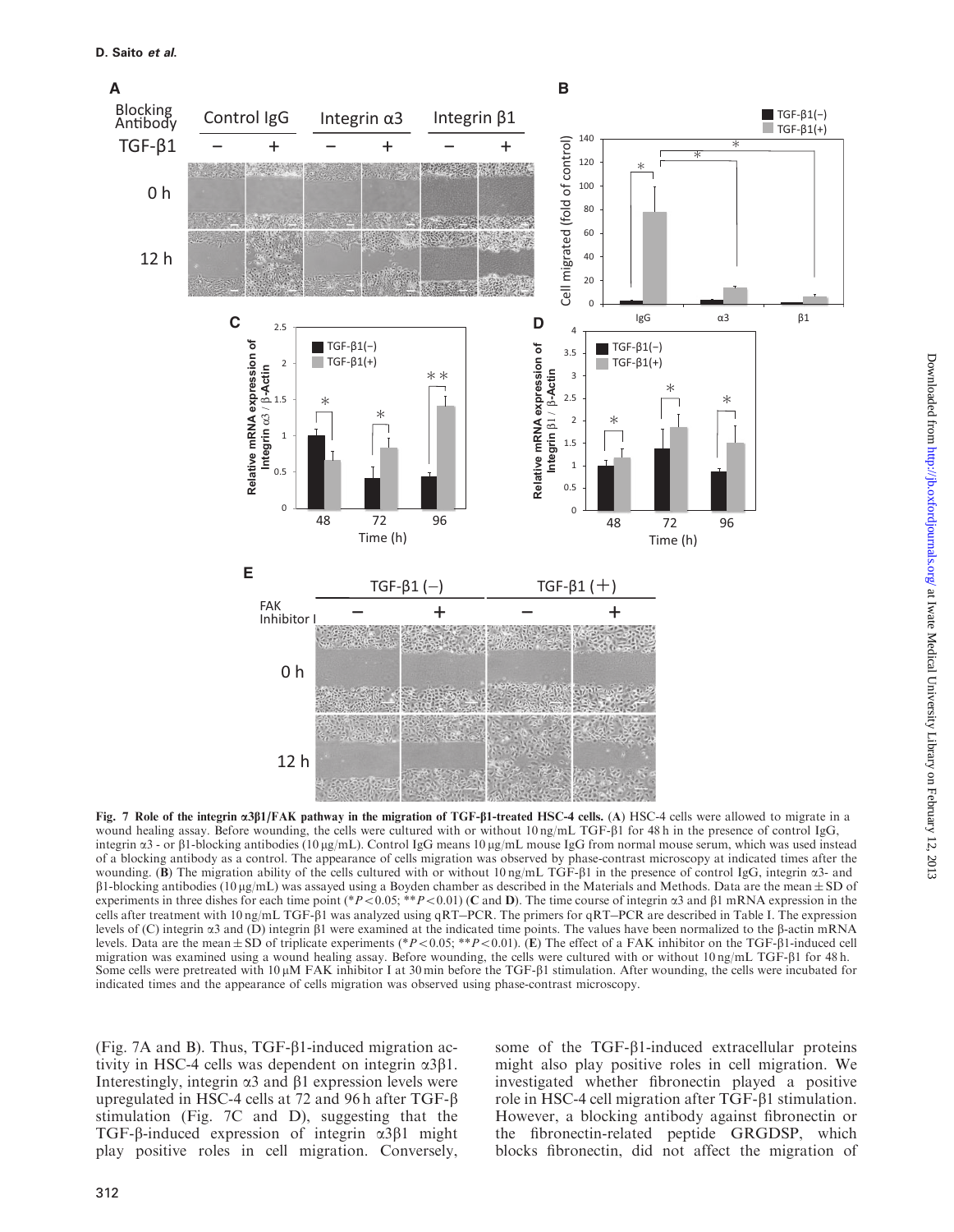<span id="page-10-0"></span>TGF-b1-stimulated HSC-4 cells (data not shown). These results suggest that ECM components other than fibronectin contribute to migration.

FAK is an important regulator of cell migration, which is required for the invasion and metastasis of cancer cells ([54](#page-12-0), [55](#page-12-0)). In general, FAK is activated by integrins and functions as a positive regulator of cell migration ([55](#page-12-0)): Activated FAK associates with regulatory proteins that promote the activation of Rho family proteins, which promote cell migration ([56](#page-12-0)). As shown in [Fig. 7](#page-9-0)E, the TGF-b-induced migration of HSC-4 cells was inhibited by FAK inhibitor I. These results suggest that TGF- $\beta$ -induced migration activity was transduced by the integrin  $\alpha$ 3 $\beta$ 1/FAK signal pathway.

In summary, we have demonstrated that the TGF-b1-induced EMT and EMT-related migration of HSC-4 hOSCC cells are positively controlled by Slug and the integrin  $\alpha$ 3 $\beta$ 1/FAK pathway. This is the first report investigating the molecular mechanisms underlying TGF-β1-induced EMT and EMT-related migration in hOSCC cells.

### Supplementary Data

[Supplementary data](http://jb.oxfordjournals.org/lookup/suppl/doi:10.1093/jb/mvs144/-/DC1) are available at JB Online.

### Acknowledgements

The authors are grateful to Ms. Mariko Yoshida in the Division of Cellular Biosignal Sciences for assistance with the cell culture of hOSCC cell lines and western blot analysis.

#### Funding

Grant-in-aid for Scientific Research (22791935 to N.O., 22791936 to N.T., 23592896 to A.I., 19791370 to N.C. and 22592076 to M.K.) from the Ministry of Education, Culture, Sports, Science, and Technology of Japan; the Open Research Project, High-tech Research project from the Ministry of Education, Culture, Sports, Science, and Technology of Japan; Grant-in-aid for Strategic Medical Science Research Center from the Ministry of Education, Culture, Sports, Science, and Technology of Japan (2010-2014) and a grant from the Keiryokai Research Foundation (100 to N.C., 2008 and 106 to A.I., 2009).

## Conflict of interest

None declared.

### References

- 1. Wang, X., Sun, W., Bai, J., Ma, L., Yu, Y., Geng, J., Qi, J., Shi, Z., and Fu, S. (2009) Growth inhibition induced by transforming growth factor- $\beta$ 1 in human oral squamous cell carcinoma. Mol. Biol. Rep. 36, 861-869
- 2. Ikushima, H. and Miyazono, K. (2010)  $TGF\beta$  signalling: a complex web in cancer progression. Nat. Rev. Cancer 10, 415-424
- 3. Meulmeester, E. and Dijke, T.P. (2011) The dynamic roles of TGF- $\beta$  in cancer. *J. Pathol.* 223, 205-218
- 4. Mu, Y., Gudey, S.K., and Landström, M.  $(2012)$ Non-Smad signaling pathways. Cell Tissue Res. 347, 11-20
- 5. Miyazawa, K., Shinozaki, M., Hara, T., Furuya, T., and Miyazono, K. (2002) Two major Smad pathways in TGF-β superfamily signalling. Genes Cells 7, 1191-1204
- 6. Sabe, H. (2011) Cancer early dissemination: cancerous epithelial-mesenchymal transdifferentiation and transforming growth factor  $\beta$  signaling. *J. Biochem.* 149, 633-639
- 7. Saitoh, M. and Miyazawa, K. (2012) Transcriptional and post-transcriptional regulation in TGF-b-mediated epithelial-mesenchymal transition. J. Biochem. 151, 563-571
- 8. Micalizzi, D.S., Farabaugh, S.M., and Ford, H.L. (2010) Epithelial-mesenchymal transition in cancer: parallels between normal development and tumor progression. J. Mamm. Gland Biol. Neoplasia 15, 117-134
- 9. Chen, Y.S., Mathias, R.A., Mathivanan, S., Kapp, E.A., Moritz, R.L., Zhu, H.J., and Simpson, R.J. (2011) Proteomics profiling of Madin-Darby canine kidney plasma membranes reveals Wnt-5 a involvement during oncogenic H-Ras/TGF-b-mediated epithelialmesenchymal transition. Mol. Cell. Proteomics 10, M110.001131
- 10. Jing, Y., Han, Z., Zhang, S., Liu, Y., and Wei, L. (2011) Epithelial-mesenchymal transition in tumor microenvironment. Cell Biosci. 1, 29
- 11. Thiery, J.P. and Sleeman, J.P. (2006) Complex networks orchestrate epithelial-mesenchymal transitions. Nat. Rev. Mol. Cell Biol. 7, 131-142
- 12. Kim, K., Lu, Z., and Hay, E.D. (2002) Direct evidence for a role of  $\beta$ -catenin/LEF-1 signaling pathway in induction of EMT. Cell Biol. Int. 26, 463-476
- 13. Chilosi, M., Poletti, V., Zamò, A., Lestani, M., Montagna, L., Piccoli, P., Pedron, S., Bertaso, M., Scarpa, A., Murer, B., Cancellieri, A., Maestro, R., Semenzato, G., and Dogurioni, C. (2003) Aberrant Wnt/b-catenin pathway activation in idiopathic pulmonary fibrosis. American J. Pathol. 162, 1495-1502
- 14. Jamora, C., DasGupta, R., Kocieniewski, P., and Fuchs, E. (2003) Links between signal transduction, transcription and adhesion in epithelial bud development. Nature 422, 317-322
- 15. Savagner, P. (2001) Leaving the neighborhood: molecular mechanisms involved during epithelial-mesenchymal transition. Bioessays 23, 912-923
- 16. Nelson, W.J. and Nusse, R. (2004) Convergence of Wnt, B-catenin, and cadherin pathways. Science 303, 1483-1487
- 17. Uraguchi, M., Morikawa, M., Shirakawa, M., Sanada, K., and Imai, K. (2004) Activation of WNT family expression and signaling in squamous cell carcinomas of the oral cavity. *J. Dent. Res.* **83**, 327-332
- 18. Korkaya, H., Liu, S., and Wicha, M.S. (2011) Breast cancer stem cells, cytokine networks, and the tumor microenvironment. J. Clin. Invest. 121, 3804-3809
- 19. Zeisberg, M. and Neilson, E.G. (2009) Biomarkers for epithelial-mesenchymal transitions. J. Clin. Invest. 119, 1429-1437
- 20. Peinado, H., Olmeda, D., and Cano, A. (2007) Snail, Zeb and bHLH factors in tumour progression: an alliance against the epithelial phenotype? Nat. Rev. Cancer 7, 415-428
- 21. Batlle, E., Sancho, E., Franci, C., Dominguez, D., Monfar, M., Baulida, J., and Garcia De, H.A. (2000) The transcription factor Snail is a repressor of E-cadherin gene expression in the epithelial tumour cells. Nat. Cell Biol. 2, 84-89
- 22. Medici, D., Hay, E.D., and Olsen, B.R. (2008) Snail and Slug promote epithelial-mesenchymal transition through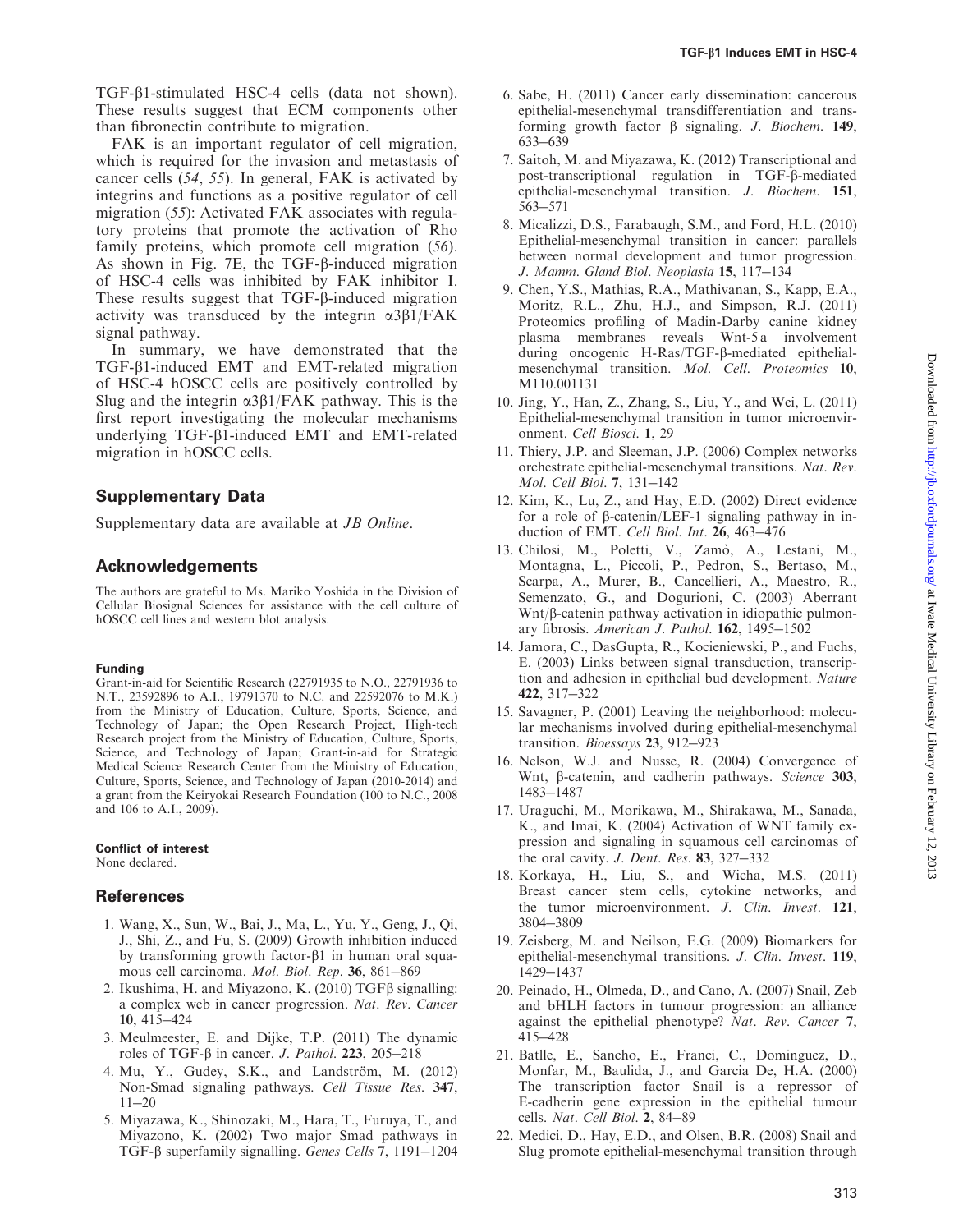<span id="page-11-0"></span>b-catenin-T-cell factor-4-dependent expression of transforming growth factor- $\beta$ 3. Mol. Biol. Cell 19, 4875-4887

- 23. Yang, J., Mani, S.A., Donaher, J.L., Ramaswamy, S., Itzykson, R.A., Come, C., Savagner, P., Gitelman, I., Richardson, A., and Weinberg, R.A. (2004) Twist, a master regulator of morphogenesis, plays an essential role in tumor metastasis. Cell 117, 927-939
- 24. Hader, C., Marlier, A., and Cantley, L. (2010) Mesenchymal-epithelial transition in epithelial response to injury: the role of Foxc2. Oncogene 29, 1031-1040
- 25. Fuxe, J., Vincent, T., and de Herreros, A. (2010) Transcriptional crosstalk between TGF- $\beta$  and stem cell pathways in tumor cell invasion: role of EMT promoting Smad complexes. Cell Cycle 15, 2363-2374
- 26. Lawler, J., Sunday, M., Thibert, V., Duquette, M., George, E.L., Rayburn, H., and Hynes, R.O. (1998) Thrombospondin-1 is required for normal murine pulmonary homeostasis and its absence causes pneumonia, J. Clin. Invest. **101**, 982–992
- 27. Yee, K.O., Connolly, C.M., Duquette, M., Kazerounian, S., Washington, R., and Lawler, J. (2009) The effect of thrombospondin-1 on breast cancer metastasis. Breast Cancer Res. Treat. 114, 85-96
- 28. Smith, H.W. and Marshall, C.J. (2010) Regulation of cell signalling by uPAR. Nat. Rev. Mol. Cell Biol. 11, 23-36
- 29. Oh, J.E., Kook, J.-K., and Min, B.M. (2005) big-h3 induces keratinocyte differentiation via modulation of involucrin and transglutaminase expression through the integrin  $\alpha$ 3 $\beta$ 1 and the phosphatidylinositol 3-kinase/Akt signaling pathway. J. Biol. Chem. 280, 21629-21637
- 30. de longh, R.U., Wederell, E., Lovicu, F.J., and McAvoy, J.W. (2005) Transforming growth factor-b-induced epithelial-mesenchymal transition in the lens: a model for cataract formation. Cells Tissues Organs 179, 43-55
- 31. Ungefroren, H., Sebens, S., Seidl, D., Lehnert, H., and Hass, R. (2011) Interaction of tumor cells with the microenvironment. Cell Commun. Signal 9, 18
- 32. Richter, P., Umbreit, C., Franz, M., Berndt, A., Grimm, S., Uecker, A., Böhmer, F.D., Kosmehl, H., and Berndt, A. (2010) EGF/TGF $\beta$ 1 co-stimulation of oral squamous cell carcinoma cells causes an epithelial-mesenchymal transition cell phenotype expressing laminin 332. J. Oral Pathol. Med. 40, 46-54
- 33. Takayama, S., Hatori, M., Kurihara, Y., Kinugasa, Y., Shirota, T., and Shintani, S. (2009) Inhibition of TGF- $\beta$ 1 suppresses motility and invasiveness of oral squamous cell carcinoma cell lines via modulation of integrins and down-regulation of matrix-metalloproteinases. Oncology Rep. 21, 205-210
- 34. Qiao, B., Johnson, N.W., and Gao, J. (2010) Epithelial-mesenchymal transition in oral squamous cell carcinoma triggered by transforming growth factor- $\beta$ 1 is Snail family-dependent and correlates with matrix metalloproteinase-2 and -9 expressions. Int. J. Oncol. 37, 663-668
- 35. Nakao, A., Afrakhte, M., Morén, A., Nakayama, T., Christian, J.L., Heuchel, R., Itoh, S., Kawabata, M., Heldin, N.E., Heldin, C.H., and ten Dijke, P. (1997) Identification of Smad7, a TGFb-inducible antagonist of TGF- $\beta$  signalling. Nature 389, 631-635
- 36. Hocevar, B.A., Brown, T.L., and Howe, P.H. (1999) TGF-b induces fibronectin synthesis through a c-Jun N-terminal kinase-dependent, Smad4-independent pathway. EMBO J. 18, 1345-1356
- 37. Akiyoshi, S., Ishii, M., Nemoto, N., Kawabata, M., Aburatani, H., and Miyazono, K. (2001) Targets of transcriptional regulation by transforming growth

factor-beta: expression profile analysis using oligonucleotide arrays. Jpn. J. Cancer Res. 92, 257-268

- 38. Lauffenburger, D.A. and Horwitz, A.F. (1996) Cell migration: a physically integrated molecular process. Cell 84, 359-369
- 39. Mierke, C.T., Kollmannsberger, P., Zitterbart, D.P., Smith, J., Fabry, B., and Goldmann, W.H. (2008) Mechano-coupling and regulation of contractility by the vinculin tail domain. Biophys. J. 94, 661-670
- 40. Ezzell, R.M., Goldmann, W.H., Wang, Parashurama, N., and Ingber, D.E. (1997) Vinculin promotes cell spreading by mechanically coupling integrins to the cytoskeleton. Exp. Cell Res. 231, 14-26
- 41. Humphries, J.D., Wang, P., Streuli, C., Geiger, B., Humphries, M.J., and Ballestrem, C. (2007) Vinculin controls focal adhesion formation by direct interactions with talin and actin. *J. Cell Biol*. **179**, 1043-1057
- 42. Ren, B., Yee, K.O., Lawler, J., and Khosravi-Far, R. (2006) Regulation of tumor angiogenesis by thrombospondin-1. Biochim. Biophys. Acta 1765, 178-188
- 43. Reinboth, B., Thomas, J., Hanssen, E., and Gibson, M.A. (2006)  $\beta$ ig-h3 interacts directly with biglycan and decorin, promotes collagen VI aggregation, and participates in ternary complexing with these macromolecules. J. Boil. Chem. 281, 7816-7824
- 44. Elices, M.J., Urry, L.A., and Hemler, M.E. (1991) Receptor functions for the integrin VLA-3: fibronectin, collagen, and laminin binding are differentially influenced by Arg-Gly-Asp peptide and by divalent cations. J. Cell Biol. 112, 169-181
- 45. Wei, Y., Eble, J.A., Wang, Z., Kreidberg, J.A., and Chapman, H.A. (2001) Urokinase receptors promote  $\beta$ 1 integrin function through interactions with integrin α3β1. Mol. Biol. Cell 12, 2975-2986
- 46. Heijink, I.H., Postma, D.S., Noordhoek, J.A., Broekema, M., and Kapus, A. (2010) House dust mitepromoted epithelial-to-mesenchymal transition in human bronchial epithelium. Am. J. Respir. Cell Mol. Biol. 42, 69-79
- 47. Chandler, H.L., Colitz, C.M., Lu, P., Saville, W.J., and Kusewitt, D.F. (2007) The role of the Slug transcription factor in cell migration during corneal re-epithelialization in the dog. Exp. Eye Res.  $84$ , 400-411
- 48. Chen, Z., Zhang, D., Yue, F., Zheng, M., Kovacevic, Z., and Richardson, D.R. (2012) The iron chelators Dp44mT and DFO inhibit TGF-β-induced epithelialmesenchymal transition via up-regulation of N-Myc downstream-regulated gene 1 (NDRG1). J. Biol. Chem. 287, 17016-17028
- 49. Taki, M., Verschueren, K., Yokoyama, K., Nagayama, M., and Kamata, N. (2006) Involvement of Ets-1 transcription factor in inducing matrix metalloproteinase-2 expression by epithelial-mesenchymal transition in human squamous carcinoma cells. Int. J. Oncol. 28, 487-496
- 50. Lamouille, S., Connolly, E., Smyth, J.W., Akhurst, R.J., and Derynck, R. (2012) TGF- $\beta$ -induced activation of mTOR complex 2 drives epithelial-mesenchymal transition and cell invasion. J. Cell Sci. 125, 1259-1273
- 51. Bakin, A.V., Rinehart, C., Tomlinson, A.K., and Arteaga, C.L. (2002) p38 mitogen-activated protein kinase is required for TGFb-mediated fibroblastic transdifferentiation and cell migration. J. Cell Sci. 115, 3193-3206
- 52. Aomatsu, K., Arao, T., Abe, K., Kodama, A., Sugioka, K., Matsumoto, K., Kudo, K., Kimura, H., Fujita, Y.,